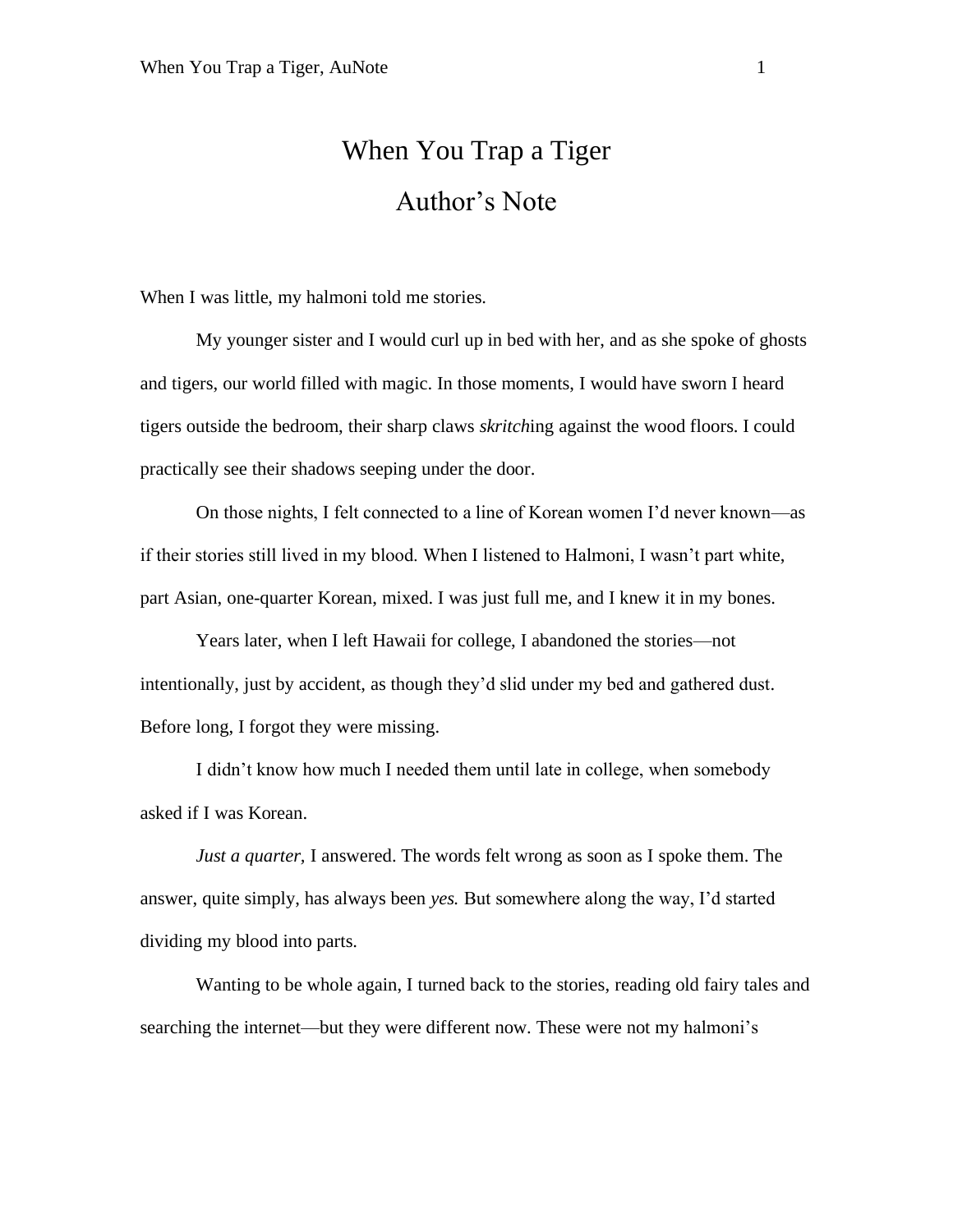stories. Somehow they had shape-shifted. Maybe they had changed. Maybe I couldn't find them. Maybe my halmoni had told different versions, andinvented some entirely.

When I asked her to recall her stories, she waved her hand. *Oh, so long ago,* she said. *I don't know what I say.*

So, with nowhere else to turn, I wrote my own story.

I started with my favorite: two siblings run from a tiger, escaping into the sky to become the sun and the moon. It's a popular story, with many variations, but I always felt like the story was hiding something—and I wanted to know its secrets.

The tiger in that story is clever and determined. It dresses up as the children's grandmother. It hunts them down. It attempts to trick them, and when that doesn't work, it chases them far and wide. It tries to chase them into the sky.

The tiger is ceaseless in its pursuit, and I always wondered, what does it want? Nothing so crass as meat; this felt like more. What could be so important, so powerful, that the tiger would chase these children across the world?

I wrote a dozen drafts in search of the answer, but it did not come easily. It was as if I had to prove I was trustworthy before the story would reveal its secrets.

So I worked for it. I dug back through my family history and the history of Korea.

I read about colonialism and oppression, about a hidden language and forgotten stories, about comfort women and imposed silence. But in this dark history, I found strength, too. Korean people—Korean women, in particular—are fierce and resilient, and as I worked, I understood my halmoni and myself better.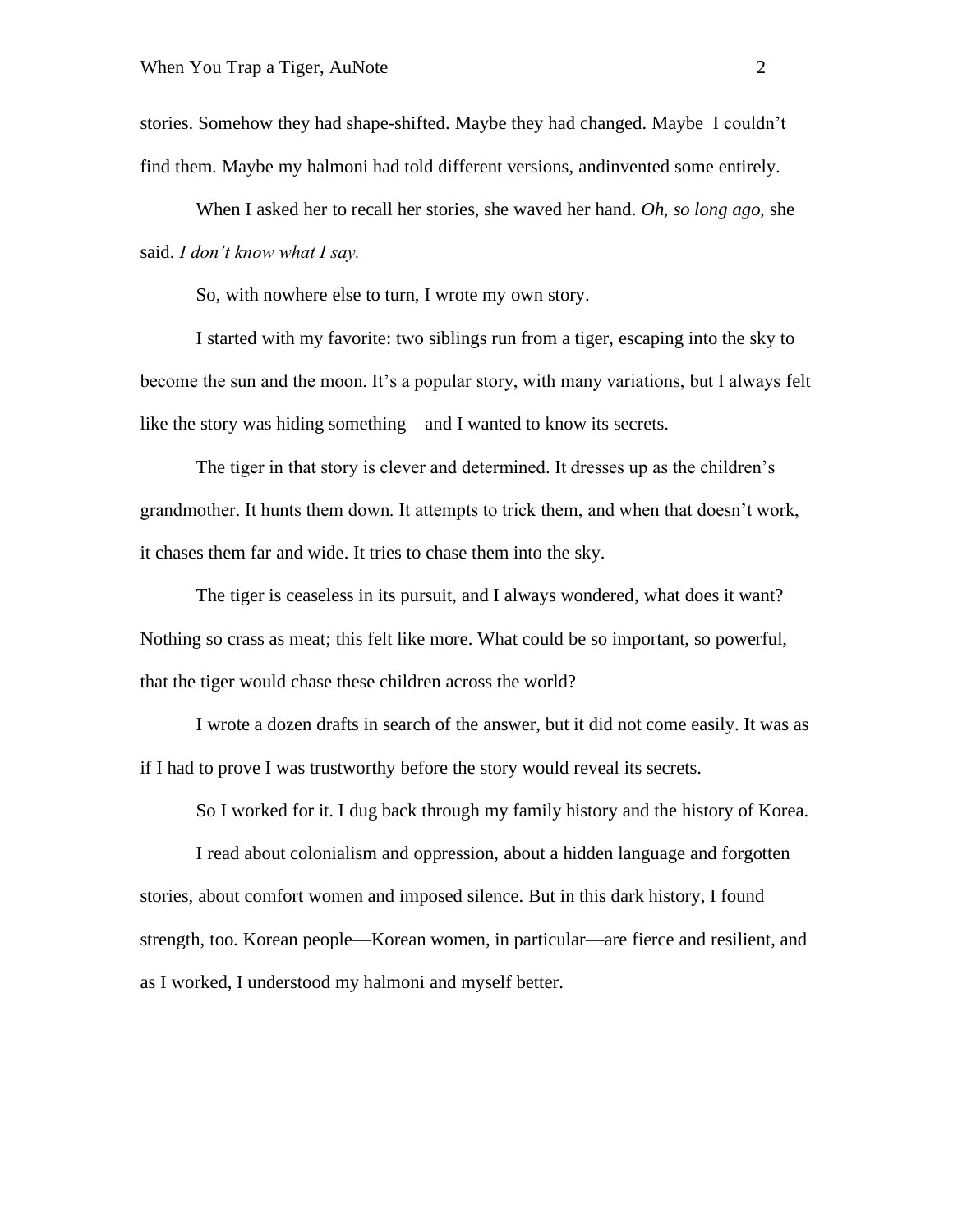My research revealed strange coincidences. In an early draft, I'd written about star jars full of magic, without really knowing why. The idea had seemed to come out of nowhere.

Later, I discovered Chilseong, or the Seven Stars—a deity that watches over children and is often honored by the setting out of bowls or jars.

Similarly, in my story I'd invented a small Korean island where the sea parts once a year. While poring over a map of Korea, trying to find a place for my fictional village, I learned that it already exists—Jindo, a seaside island where once a year, due to a combination of tides and maybe just a bit of magic, the ocean really does part.

I worked like this, alternating between writing and research, treating these coincidences as clues, as if I were piecing together a story that had already been told long, long ago, and I only had to bridge the gaps.

I worked my way through history, all the way back to the Korean origin myth. And there, I found the biggest coincidence.

Before my research, I'd had a vague understanding of the origin myth, but for some reason, my halmoni never told us this one. It goes like this:

*Long, long ago, there was a heavenly prince who ruled over Earth. His job was easy enough until a bear and a tiger, tired of their wild lives, asked him to turn them human.*

*He said that if they lived in a cave for one hundred days and ate only mugwort and garlic, they would become women.*

*The bear succeeded, and the god rewarded her with a human body. Together, they created the Korean people.*